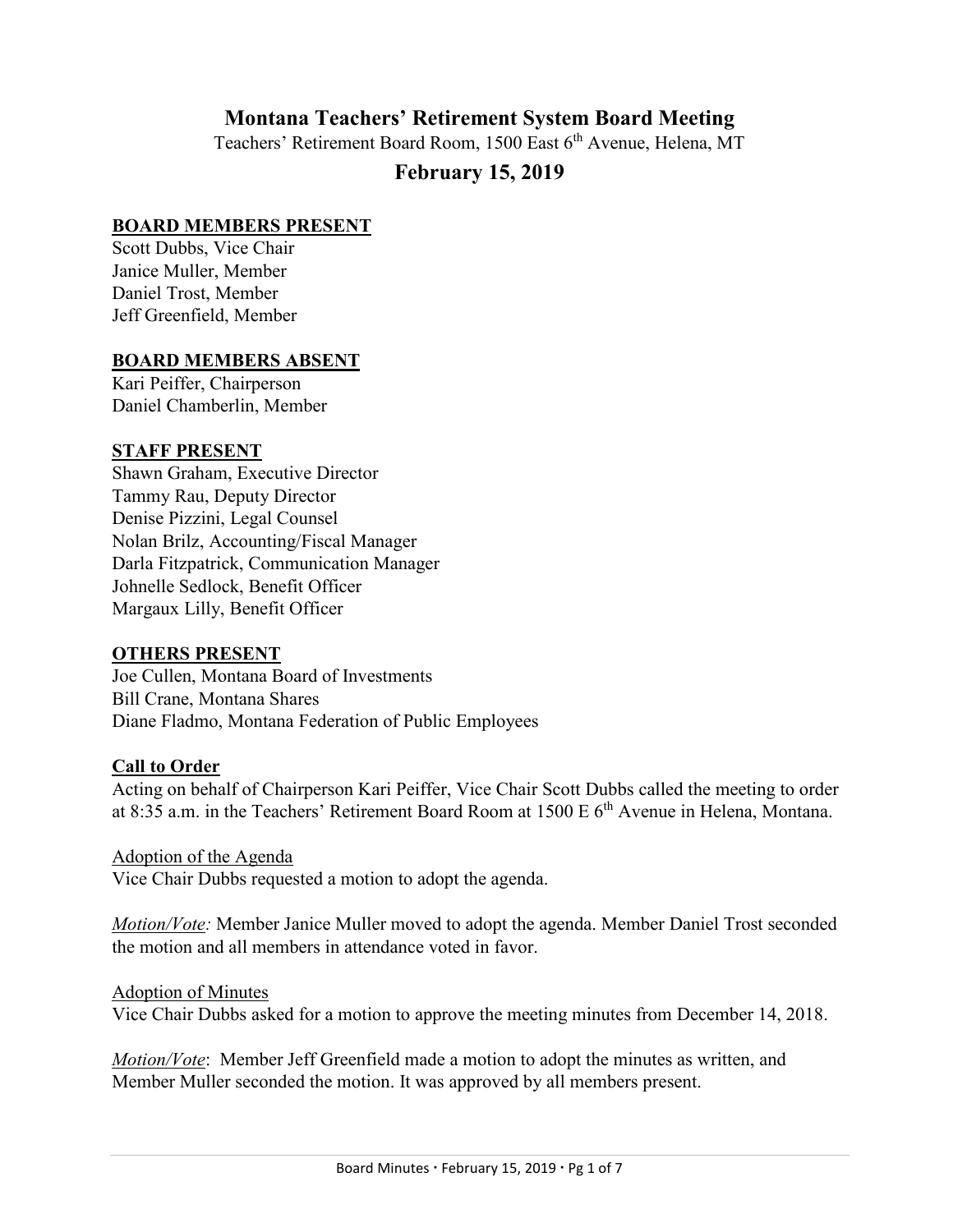## **Public Comment on Board Related Items**

Vice Chair Dubbs provided an opportunity for members of the public to comment on any public matter not on the agenda and within the jurisdiction of the Board. There were no comments.

#### **Board of Investments Annual Report**

Joe Cullen, Chief Investment Officer for the Montana Board of Investments, presented the BOI's annual report on the TRS investment portfolio. He explained the BOI's objective is to achieve the assumptions set by the TRS Board over the long term and he reviewed asset allocations, benchmark returns, and TRS investment performance for calendar year 2018.

Data from RVK show that TRS performed slightly better than comparable pension plans in 2018, partly due to its higher investment in U.S. equities. The annual report reflects a loss of 2.64% driven by a market downturn in the  $4<sup>th</sup>$  quarter of 2018 but Mr. Cullen noted much of that loss already has been recovered, further illustrating why a focus on short-term growth is less important for plans like TRS that take the long view of investing.

Mr. Cullen reported no major changes are planned to the BOI's investment strategy or asset allocations. Approximately 98% of assets currently are held in the Consolidated Asset Pension Pool (CAPP) and 2% in the Short-Term Investment Pool (STIP) as a liquidity buffer, and the BOI adjusts these percentages as needed. Mr. Cullen answered questions from the Board about the BOI's day-to-day operations and investment management activities. TRS Executive Director Shawn Graham commented that the BOI had been very responsive to the TRS Board's request last year for more detailed monthly reports.

## Public Comment

There were no questions or comments.

## **Administrative Business**

## 2018 Comprehensive Annual Financial Report and Audit Report

Mr. Brilz reported TRS once again had received an unmodified opinion on its CAFR from the Legislative Audit Division (LAD). An unmodified opinion means the numbers in the CAFR can be relied on. The audit report included one instance of noncompliance and one recommendation, and TRS has issued its response to LAD.

The instance of noncompliance was the 31-year amortization period reflected in the July 1, 2018 actuarial valuation. TRS Benefit and Funding Policy provides that if the system will not amortize within 30 years, TRS will recommend to the Governor and the Legislature that funding be increased and/or liabilities decreased *only* if the TRS Board cannot reasonably anticipate the amortization period will decline. The TRS actuary has projected, based on current actuarial assumptions, that the July 1, 2019 valuation will again show an amortization period of 30 years or less. For this reason, TRS did not concur with this finding.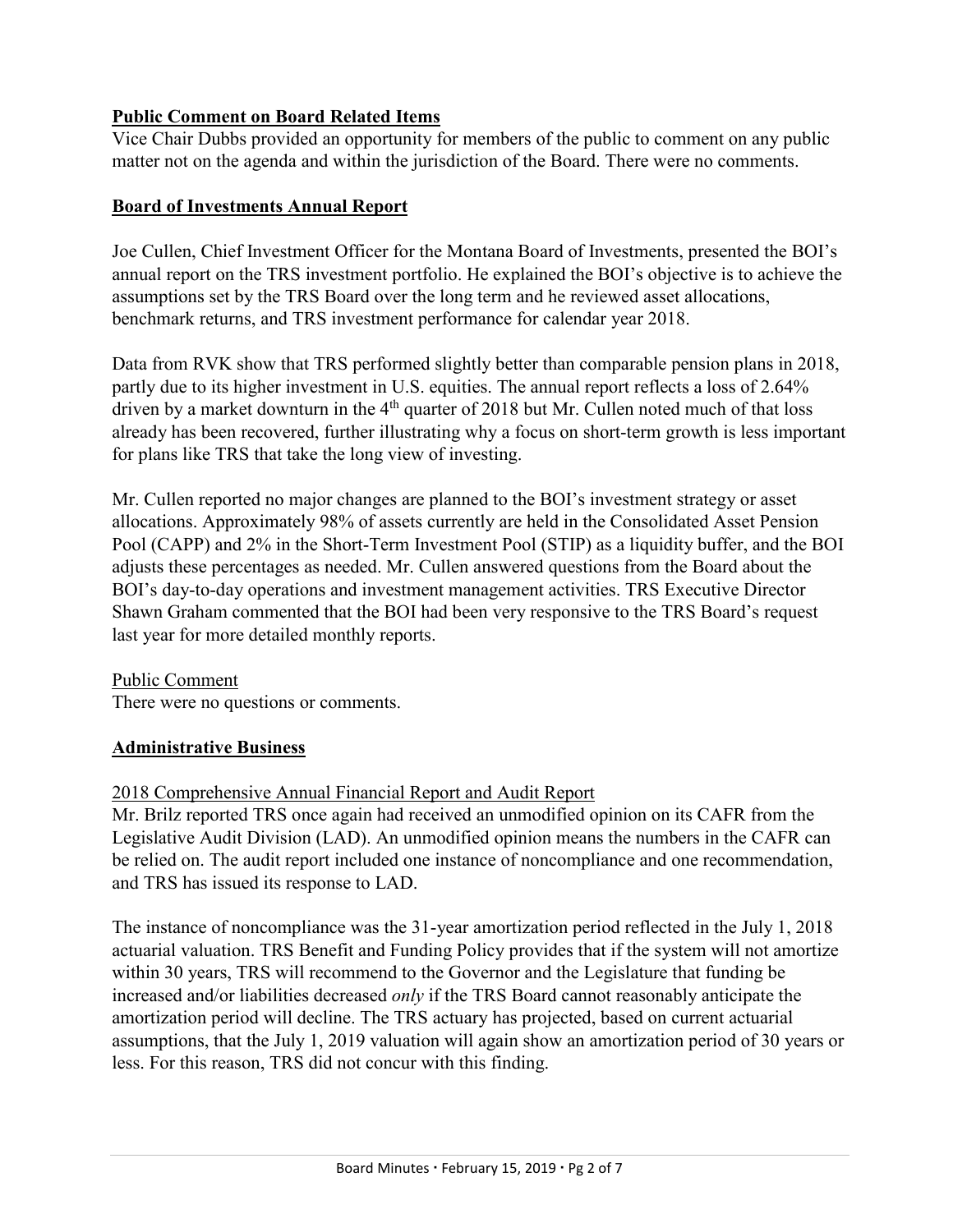The auditors questioned whether supplemental state contributions enacted in 2007 should include counties and educational cooperatives. In 2009 TRS requested an amendment to clarify that employer contributions are required of counties and cooperatives but did not request a similar clarification in a provision related to supplemental state contributions. TRS partially concurred with the audit finding and agreed with LAD's recommendation to seek legislation to correct the discrepancy. Because the legislative intent was to include counties and educational cooperatives in the state supplemental contributions, language has been added to HB 204, the TRS housekeeping bill, to retroactively correct the discrepancy in the two statutes.

## YTD Financial Statements and Budget Reports

Mr. Brilz stated there are no areas of concern in the financial statements other than the recent market declines that affected investment revenue, as mentioned previously by Mr. Cullen. Some surplus is expected in both the operating budget and the M-Trust project budget. There were no questions from members of the Board.

## Personnel Committee Report

Vice Chair Dubbs (on behalf of Chairperson Peiffer) and Member Muller met with TRS Executive Director Graham and Jim Kerins of Communication and Management Consultants, LLC prior to this meeting for Mr. Graham's annual performance evaluation. Member Muller remarked that the performance evaluation surveys yielded consistently high ratings for Mr. Graham from Board members and TRS staff alike. Vice Chair Dubbs also praised Mr. Graham's effectiveness as a leader and advocate for TRS and he encouraged the Board to continue using the current performance evaluation process.

## Tentative 2019 Meeting Dates

Board members agreed on the next meeting date, set for May 10, 2019.

# Out-of-State Travel Requests

Mr. Graham requested approval on travel requests for Chief Legal Counsel Denise Pizzini to attend the NAPPA conference in June; John Noble to attend the PRISM conference in April; and Mr. Graham to attend the NCTR Directors' Conference in June 2019.

*Motion/Vote:* Member Muller moved to approve all three travel requests. Member Trost seconded the motion and it was approved by all members present.

Public Comment There was no comment.

## **Park Avenue Lease Terms**

## Presentation of Lease Terms

Mr. Graham and Ms. Pizzini have been working with Garett Bacon, Senior Leasing Officer with the Montana Department of Administration, to finalize lease terms for space on the first floor of the building at 100 N. Park Avenue. Terms for four other leases in the same building were presented for comparison. Although the lease period is 19 years, TRS successfully negotiated a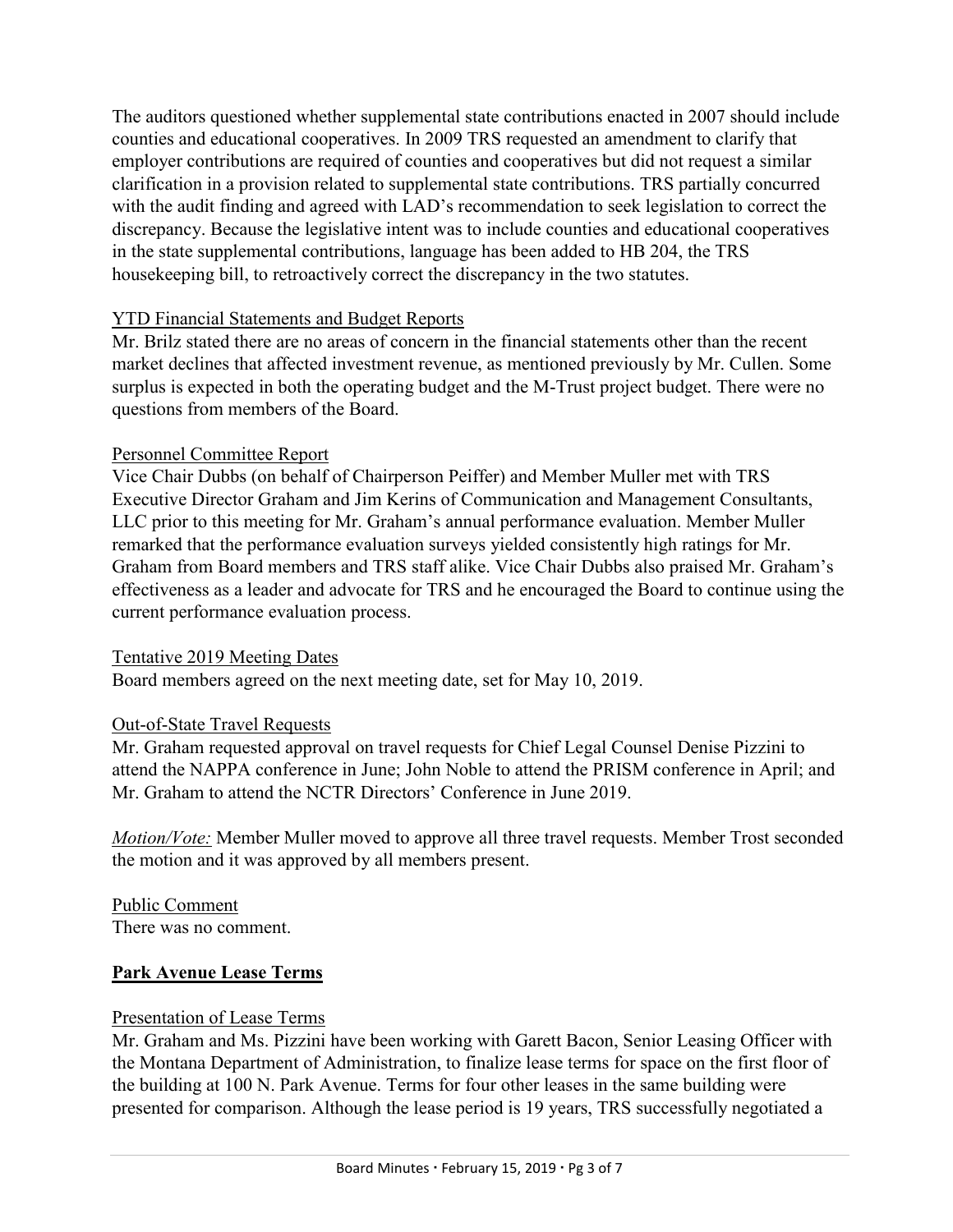clause allowing the lease to be broken with two years' notice if TRS determines the space is no longer adequate. TRS had planned to lease space on the third floor of the same building last year, and Mr. Graham believes the first-floor space is even better at a lower price per square foot for the first two years to help offset the costs of moving and minor renovations. Members of the Board reviewed the floor plan and discussed features of the new space such as security measures and the availability of parking.

Mr. Graham provided an update on HB 5, the long-range building appropriations bill, currently making its way through the Legislature. TRS had requested authority to spend \$550,000 to bring the existing TRS building up to current standards. Another state agency has expressed interest in leasing the TRS building once it is renovated and available. Mr. Graham will continue conversations with this agency and try to come to terms on a lease agreement.

Vice Chair Dubbs is pleased that the new office space achieves an objective the Board has been working on for two years. Member Trost said his only concern is that TRS will continue to be responsible for maintenance costs on the existing building. Mr. Graham said that, ideally, the Department of Administration would consider taking ownership of the building at some point in the future.

Public Comment Diane Fladmo of MFPE voiced her support for the move. Board Approval of Lease Terms Member Greenfield moved to proceed with the lease. Member Trost seconded the motion, which was approved by all members present.

# **Executive Director's Report**

Staff Update

Mr. Graham reported no staffing changes had occurred since the last meeting.

## 2019 Legislative Session Update

Mr. Graham reported that HB 204 (TRS housekeeping bill) is awaiting executive action in committee. He noted an unfavorable amendment had been added on the House floor but has since been removed.

Another TRS bill, HB 337, requests an increase in Montana University System supplemental contributions sufficient to amortize the unfunded liability created when TRS was closed to MUS new hires. Mr. Graham reported this bill is likely to fail again due to its high price tag. TRS is required to recommend a funding increase if the unfunded liability will not amortize by 2033, and the amount needed will continue to increase as 2033 draws closer. Mr. Graham feels that a partial funding measure could gain more support in the next legislative session.

SB 139, introduced by Sen. Mike Lang, would expand the pool of retired members who qualify for reemployment under 19-20-732, MCA, while continuing to draw their full retirement benefit.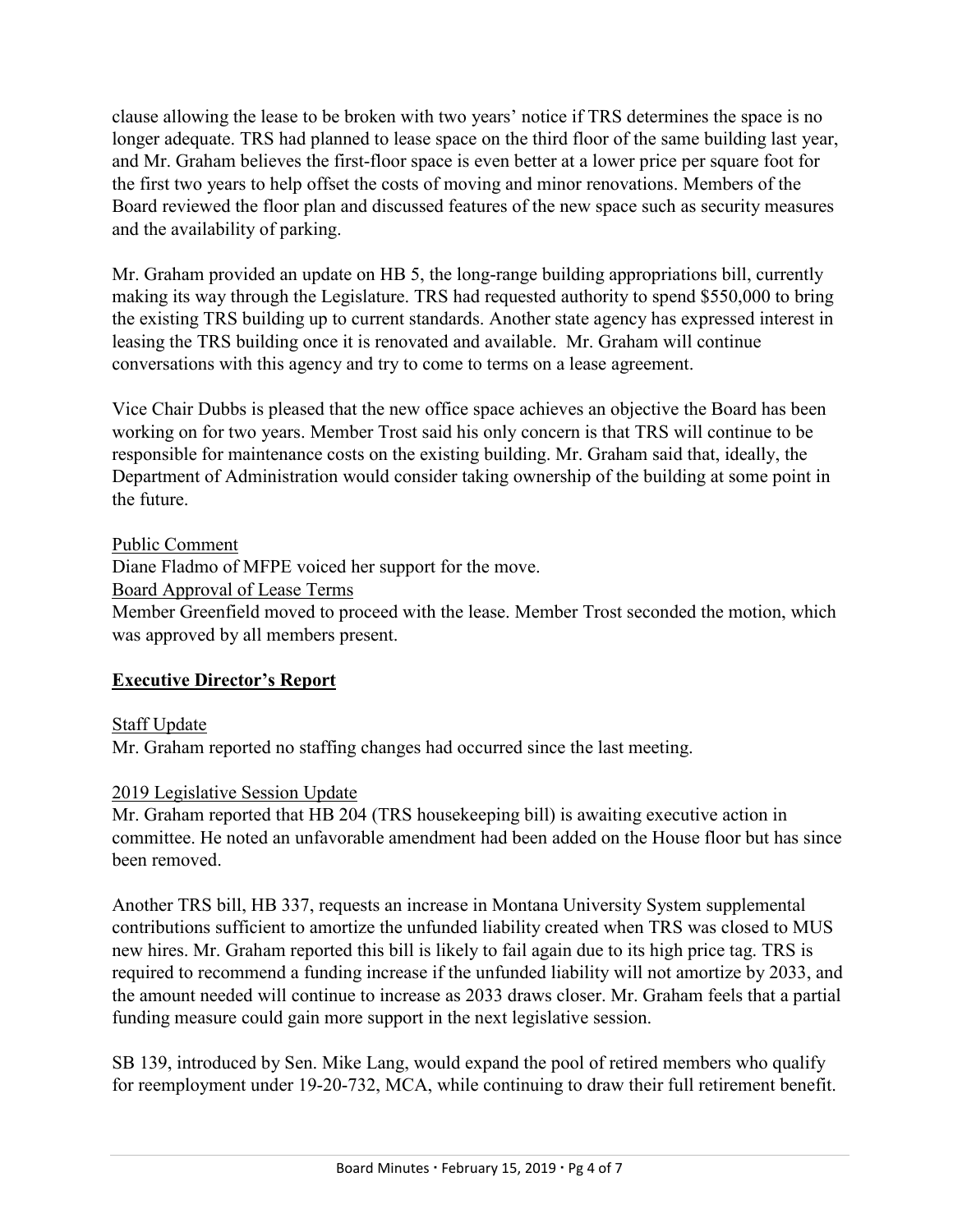This is similar to a bill that Governor Bullock vetoed in 2017. SB 139 defines new restrictions and includes a sunset date, but TRS continues to oppose any expansion of the provision.

No other bills introduced thus far will directly affect TRS.

## Public Comment

At Mr. Graham's request, Ms. Fladmo provided an update on one bill affecting other public employees. There was no other public comment.

## **Legal Counsel's Report**

Legal Issues

Chief Legal Counsel Denise Pizzini reported the Zabrocki matter is the only contested case. The decision made by the Board in August 2018 is currently under judicial review and Ms. Pizzini has filed a motion to request a briefing schedule. Mr. Zabrocki filed two preliminary motions, which TRS opposed and which the court has denied.

## **Applications and Retirement Benefits**

## Regular, Survivorship, Adjustments, and Corrections

Deputy Director Tammy Rau reported 25 applications for retirement had been processed between December 1, 2018 and January 31, 2019. TRS expects to mail out nearly 300 applications in the spring. Ms. Rau also described the process by which TRS notifies vested members who are no longer employed in TRS-reportable positions of their right to apply for a retirement benefit or to withdraw the contributions they left on account with TRS.

## **Long Range Planning**

## 2017 – 2019 Strategic Planning Commitment Worksheet

As previously discussed, TRS soon will achieve the goal of obtaining better workspace. Mr. Graham stated that TRS will not undertake the automated workflow project, and the associated business process analyses that must be done, until after M-Trust Phase 3 is complete; however, the online beneficiary designation process implemented last fall was a step in this direction. As for member outreach activities, Communication Manager Darla Fitzpatrick recently presented and recorded a "TRS 101" session for early- and mid-career educators and made the video available to all members on the TRS website. A video of the "Ready-Set-Retire" presentation also is available online, and staff continue to arrange presentations or webinars for school districts as time allows.

Public Comment

No members of the public were present.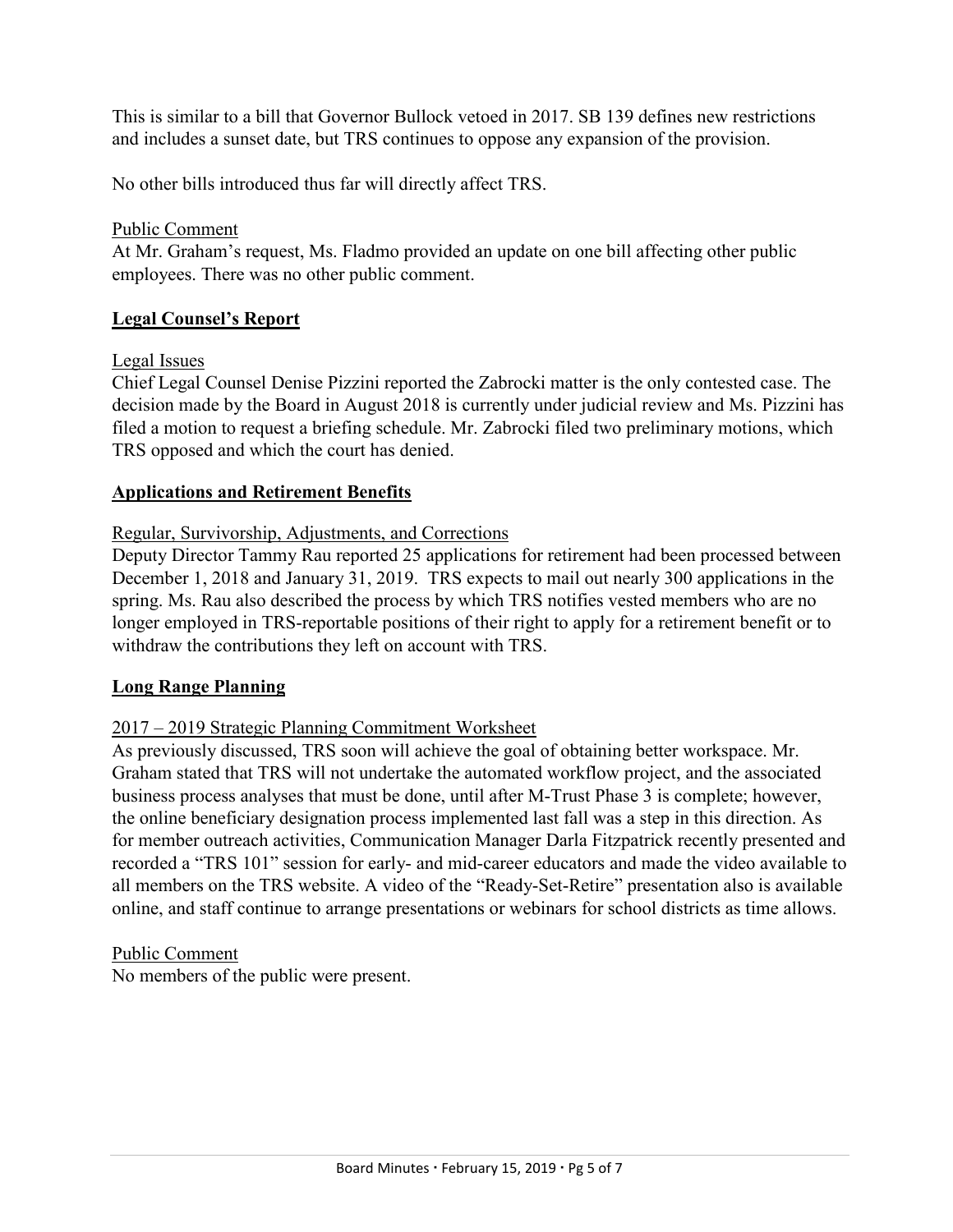## **Disability Applications**

## *Closed Meeting*

Executive Session to Discuss Disability Applications

At 11:30 a.m. the meeting was closed to the public for review of applications for disability retirement benefits, since the applicants' right to privacy clearly exceeds the merits of public disclosure. Deputy Director Rau presented three submissions for review, and the meeting was reopened at 11:40 a.m.

## *Open Meeting*

Ms. Pizzini stated that due to Member Muller's personal and employment relationship with K.C., she did not participate in discussion of that member's application and will not vote.

## Applications for Disability Retirement Benefits

Vice Chair Dubbs requested a motion on the disability application for N.A.

*Motion/Vote:* Member Trost moved to approve the application. Member Greenfield seconded the motion, and it was approved by all members present.

Vice Chair Dubbs requested a motion on the disability application for K.C.

*Motion/Vote:* Member Greenfield made a motion to approve the application, and Member Trost seconded it. It was approved by a quorum of three members, with Member Muller abstaining.

Vice Chair Dubbs requested a motion on the disability application for T.S.

*Motion/Vote:* Member Muller moved to approve the application. Member Trost seconded the motion and it was approved by all members present.

Public Comment No members of the public were present.

# **Board Training**

## Nondiscrimination in Employment and Provision of Services

Ms. Pizzini explained the purpose of this annual training and reviewed the TRS nondiscrimination policy, which provides even greater protections than the statewide EEO, Nondiscrimination, and Harassment Prevention Policy. Members of the Board had no questions or concerns about the policy or the training. Ms. Pizzini encouraged them to think about human rights issues or other timely topics they may wish to discuss in the future.

## **Adjournment**

With no other business before the Board, Vice Chair Dubbs requested a motion to adjourn.